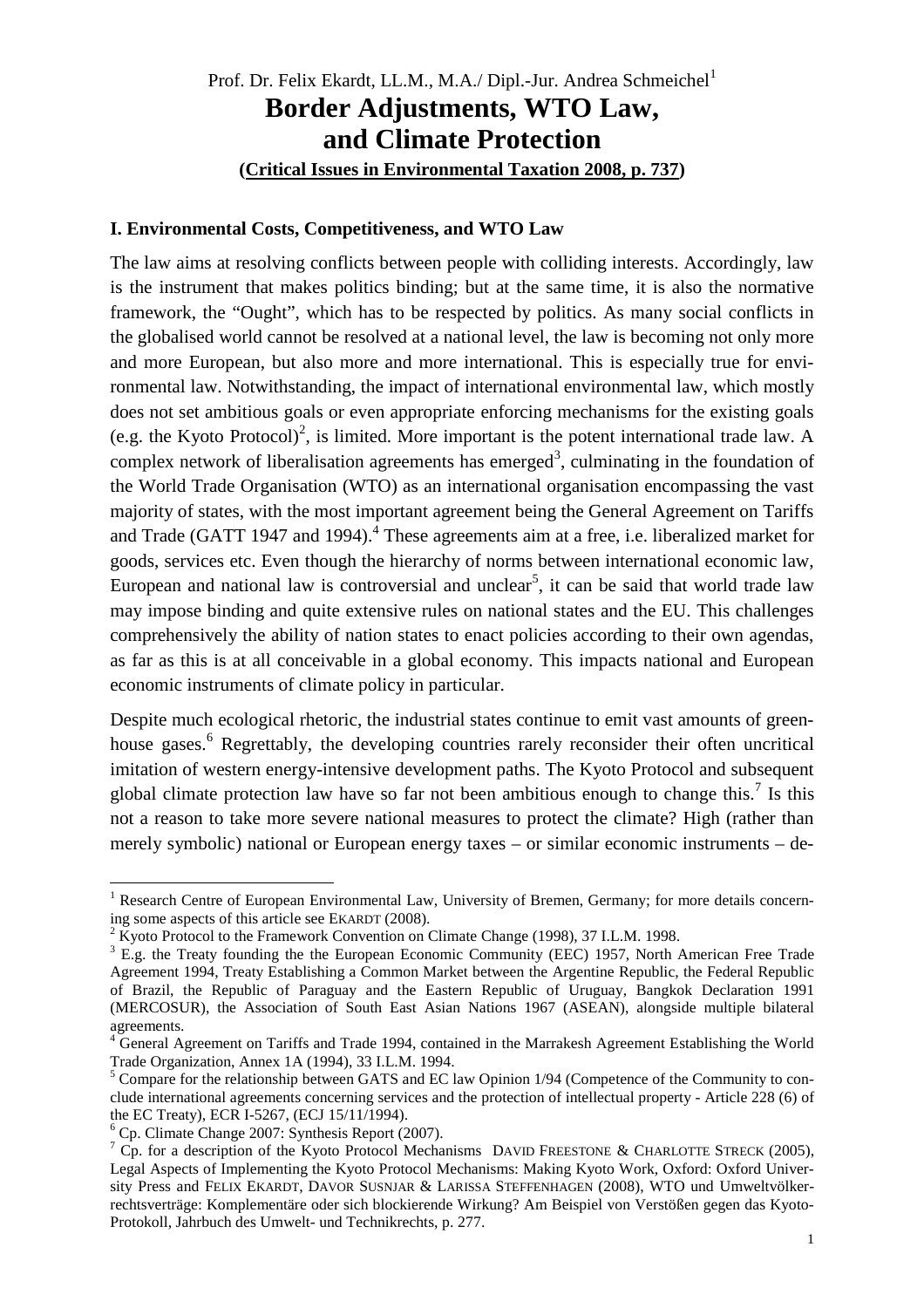riving from the polluter pays principle<sup>8</sup> are arguably the most effective measures to protect the climate, and yet raise concerns of competitive disadvantages for domestic industry. If major European emitters of greenhouse gases (GHG) relocate abroad in order to escape high energy taxes and continue to emit climate gases there, little will be gained for the global climate: Emission levels will rise in third countries and thereby potentially increase global emissions (carbon leakage). Therefore, a strict European climate policy seems to be neither economically attractive, nor ecologically helpful.

An interesting solution could be an ambitious EU energy tax or an extended EU Emission Trading Scheme (EU ETS)<sup>9</sup> combined with border cost adjustment.<sup>10</sup> For a border adjustment, a tax or the overall costs of climate policy instruments are at least partly refunded when goods are exported, while imported goods are subject to an energy levy. Border adjustments thus implement the destination principle.<sup>11</sup> It would prevent competitive disadvantages of European companies caused by lesser efforts to protect the climate in e.g. the USA or the newly industrialised countries such as Brazil, India or China and at the same time enable an effective climate policy, providing these countries with an important example of combining climate protection and economic welfare. In Germany for instance, there is already an eco-tax on electricity and petroleum ("Ökosteuer")<sup>12</sup>, but foreign companies do not always incur a corresponding charge for their products or a corresponding ETS for their industrial plants. This could be compensated for by a system of border adjustments. Border adjustment should therefore be an essential element of national and European climate policy, which should primarily work with economic instruments.

As worldwide environmental standards do not exist, such national and European trade restrictions for environmental reasons initially seem to be a sensible means of environmental protection in liberalised world trade. Lower standards usually result in lower production costs and therefore competitive advantages for the producing state, turning high production standards into a competitive disadvantage. But traditional national and European measures, such as import bans for environmentally detrimental process and production methods (PPMs), have only partly remedied the situation: Even when e.g. the EU factually forces the USA via import

<sup>&</sup>lt;sup>8</sup> GAVIN GOH (2004), The World Trade Organization, Kyoto and energy tax adjustments at the border, Journal of World Trade, p. 395; FELIX EKARDT (2006), Verursacherprinzip als Verfassungsgebot? Das Junktim von Freiheit und Verantwortlichkeit, Jahrbuch des Umwelt- und Technikrechts, p. 63.

 $9$  Directive 2003/87/EC of the European Parliament and of the Council of 13 October 2003 establishing a scheme for greenhouse gas emission allowance trading within the Community and amending Council Directive 96/61/EC (2003), OJ 2003 L-275/32. Member states set Commission approved national emission caps (National Allocation Plan, NAP). In phase I (2005-2007), emission allowance certificates were (generously) allocated to large emitters of  $CO<sub>2</sub>$  ("grandfathering"). Part of the emission allowance has to be surrendered each year. Besides the initial allocation on a plant-to-plant basis, operators may also trade certificates among each other. In phase II (2008-2012), the scope of the EU ETS shall be expanded including another greenhouse gas: nitrous oxide  $(N_2O)$ , the possible inclusion of the aviation sector from 2011, and the participation of the EEA-Member states Iceland, Lichtenstein, Norway and Switzerland. Certified Emission Reductions (CERs) from the Clean Development Mechanism (CDM) and Emission Reduction Units (ERUs) from Joint Implementation (JI) as foreseen in the Kyoto Protocol are recognised as equivalent to emission allowances through the "linking directive" 2004/101/EC. A greater proportion of emission allowances is auctioned rather than allocated. The current Commission proposal suggests amendments from 2013 (phase III): it suggests among others European instead of national caps, further expansion of emission allowance auctions (only auctions in the power sector) and the inclusion of further sectors and greenhouse gases.

<sup>&</sup>lt;sup>10</sup> Differing terminology includes "climate cost adjustment" and "ecological cost adjustment". "Border tax adjustment" does not fit anyway as it refers only to the adjustment of taxes.

Report of the Working Party on Border Tax Adjustment. No. BISD 18S/97, pt. (1970).

<sup>&</sup>lt;sup>12</sup> For its compliance with WTO law, cp. SUSANNE DRÖGE et al. (2004), National climate change policies and WTO law: a case study of Germany's new policies, World Trade Review, p. 161.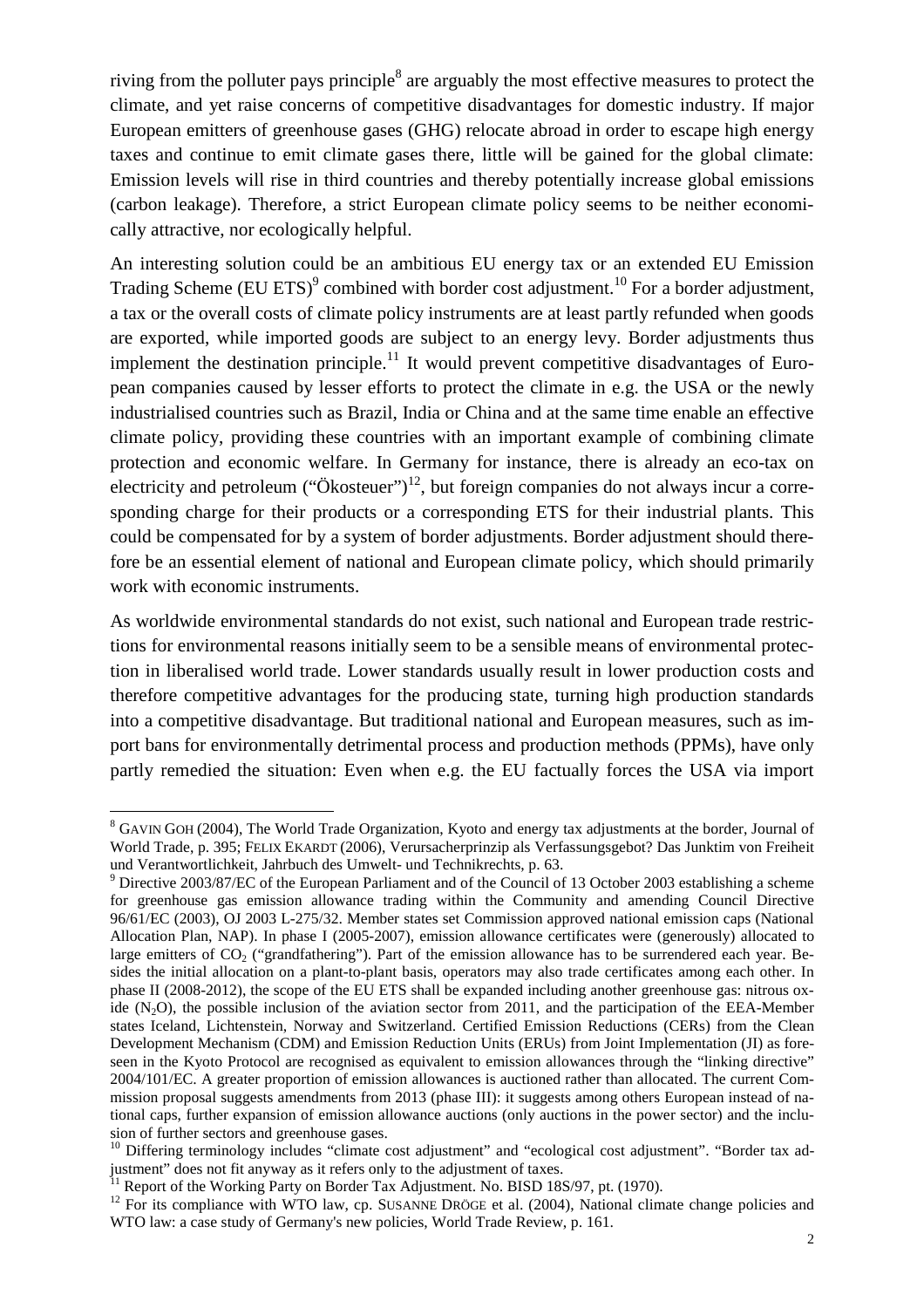bans to enact environmental policy measures, the export-orientated European economy remains under cost pressure. If US-companies expand their presence in other markets (e.g. Africa) as a result of European trade restrictions, the EU companies subsequently lose their market share in Africa. This creates the danger of a ruinous worldwide competition of states for the lowest environmental (and also social and corporate tax) standards in order to relieve the domestic companies in globalised competition ("race to the bottom"). The *main* effect of WTO-law for environmental policy is therefore not its rules on national barriers to trade, but rather that it creates a global competition, thus putting social and ecological dumping problems on the political agenda. And this pressure affects *all* environmental policy measures.

As we mentioned earlier, border adjustment could be introduced relating to an extended EU ETS, where certificates could be handed in or refunded at the border within the framework of a border adjustment system.<sup>13</sup> In the EU ETS which is designed as a cap and trade system, companies are allocated a certain (yearly degressive) emission allowance ("grandfathering") or have to buy certificates at auction. Certificates may also be traded. The cost of a certificate adds to the price of a product. In this way market forces are instrumenalised to mitigate the cost of climate change. An optimized EU ETS would be a more pragmatic alternative to an ambitious European energy tax, given that ETS is extended to all climate-relevant sectors, since its costs are paid by all consumers in the end and hence, it functions very much like an "energy tax".<sup>14</sup> But the EU ETS (with or without extension) also reduces the competitiveness of European goods.<sup>15</sup> Besides remedying this, an ecological border adjustment would potentially trigger climate policy in other countries whose companies wish to maintain their market share in Europe. This would add to the global impact of a European climate policy. The recent Commission proposal for a directive amending the current Emission Trading Scheme (EU  $ETS$ <sup>16</sup> suggests indeed an extension of ETS and a full auction of emission allowances for 2013 for electricity and  $CO<sub>2</sub>$  storage, and in 2020 for all sectors (Art. 10a). The proposal also considers steps for the case that no ambitious follow-up agreement to the Kyoto Protocol including developing countries and major emitters of greenhouse gases (e.g. USA, China) is concluded in order to prevent "carbon leakage plus competitive disadvantages": In this case, the proposal restricts the use of CERs and ERUs and wants to assess further steps no later than 2011. One possible solution could be to postpone the full auction of emission allowances and issue up to 100% free allowances to sectors where companies are unable to pass through the cost of required allowances in product prices without significant loss of market share to installations outside the EU not taking comparable action to reduce emissions. Naturally, this would undermine the climate political effects of the EU ETS. The suggested possibility of an ecological cost adjustment seems therefore preferable: As an alternative, the Commission suggests an "effective carbon equalisation system" (Art. 10b). Such a system could equalize the ecological requirements for foreign and European companies, for example by requiring third-country importers of goods to surrender allowances at the European border – even

<sup>&</sup>lt;sup>13</sup> For the permissibility of the remission for exports under the Agreement on Subsidies and Countervailing Measures 1994, see e.g. ROLAND ISMER & KARSTEN NEUHOFF (2007), Border tax adjustment: a feasible way to support stringent emission trading, European Journal of Law and Economics, p. 137; EKARDT, SUSNJAR & STEFFENHAGEN (2008).

 $14$  The cost of a certificate acts like a GHG levy, but where the amount of the charge is fixed by market forces.

<sup>&</sup>lt;sup>15</sup> Cp. for the effects on competitiveness up to date EU ETS Review - Report on international competitiveness. pt. (2006).

<sup>&</sup>lt;sup>16</sup> Proposal for a Directive of the European Parliament and of the Council amending Directive 2003/87/EC so as to improve and extend the greenhouse gas emission allowance trading system of the Community (2008), COM 2008, 16 final.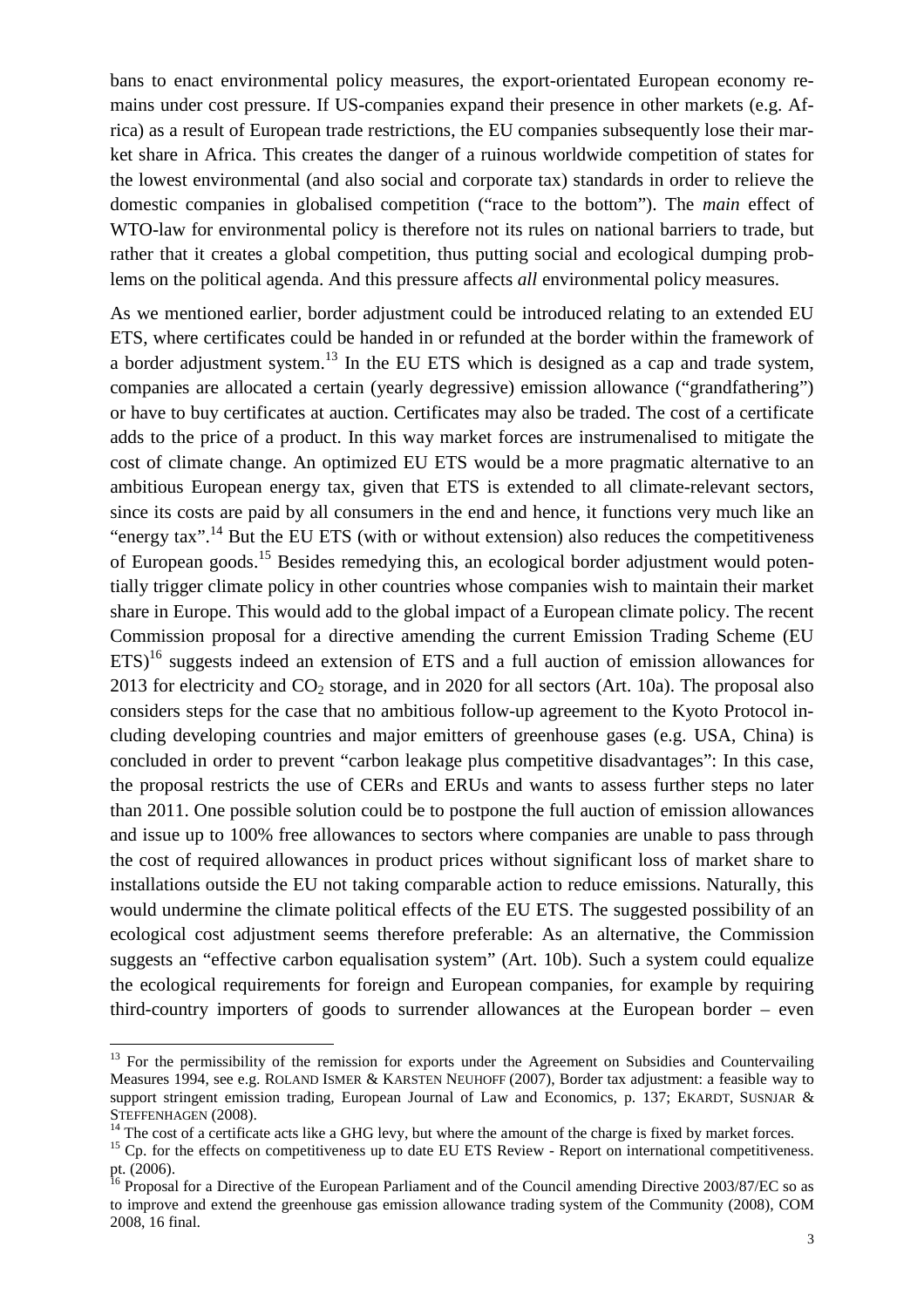though companies from Third Countries (such as the US, India or China) technically do not participate in the European ETS.<sup>17</sup>

Beyond taxes and emission trading, the compensation of other costs of climate policy at the EUs outer borders should be considered. Especially national mechanisms to promote renewable energies have to be mentioned in this context. The German Renewable Energy Act (Erneuerbare-Energien-Gesetz, EEG) created a sort of "subsidy" for renewable energies that is to be paid by the electricity providers and then passed on to the consumers, including energy consuming companies, similar to a "tax". This consequently creates, similar to an energy tax, a cost of climate policy all over the country. Beyond the question of compliance with the Agreement on Subsidies and Countervailing Measures (SCM-Agreement)<sup>18</sup> and beyond special questions of bioenergy, renewable energy subsidies could be questionable under WTO law if a cost adjustment takes place at the border.

Therefore, the discussion on "WTO and the environment" should not be narrowed to the three most famous relevant cases at the WTO dispute settlement system. The Tuna/ Dolphin cases  $I<sup>19</sup>$  and  $II<sup>20</sup>$  concerned US-American trade restrictions for tuna that was not caught with dolphin-protecting fishing methods. In the Shrimp/ Turtle case<sup>21</sup>, the USA introduced an import ban on shrimps that had not been caught with turtle-protecting techniques. These cases have a certain mobilising potential in the western public: dolphins and turtles are popular animal species, and the cases concern a form of environmental policy that seemingly does not affect the familiar western standard of life. At the same time, westerners can maintain the popular selfimage of being a role model when it comes to environmental protection. But this view tends to blank out the fact that the rich classes still consume round 80% of the world's resources while only representing 20% of the world's population (even if the rich elites in the newly industrialised countries have a growing share of these classes). Western way of life can neither be kept up, nor expanded globally. We may already have environmental policy instruments etc., but in reality they are not very daunting so far (without a radically extended EU ETS etc.). The EU may have higher standards on toxic substances and safety than many developing countries, but then the total environmental impact of our standard of life per capita is much higher.

Competitive disadvantages and carbon leakage due to effective eco-taxes or an extended EU ETS as potentially the most important climate policy measure could be avoided through the described cost adjustments at the EU-borders. If products from countries with a less "cost intensive" climate policy would then be imported to Europe, these products would incur a supplementary tax. Inversely, if Europe exports goods, the domestic companies would be reimbursed the higher eco-tax or ETS costs paid in Europe. *Despite some politicians and companies frequently claiming otherwise, this approach would be compatible with world trade law,* 

 $17$  The overall question of WTO compatibility of ETS arises on the one hand for goods that can only be imported in conjunction with emission allowances and on the other hand, for the emission allowance themselves. At first sight, emission units appear as a means of payment for doing detriment to the climate. They are, though, tradeable between privates and therefore to be considered as goods; cp. CHRISTINA VOIGT (2008), WTO law and international emissions trading: is there potential for conflict?, Carbon and Climate Law Review 52, p. 52. Relevant for border adjustment is only the first alternative.

<sup>&</sup>lt;sup>18</sup> Agreement on Subsidies and Countervailing Measures (1999), 1867 UNTS.

<sup>&</sup>lt;sup>19</sup> United States - Restrictions on imports of tuna (I), DS/21/R, 30 ILM 1594, (GATT Panel 3/9/1991).

<sup>&</sup>lt;sup>20</sup> United States - Restrictions on import of tuna (II), DS/29/R, 33 ILM 842, (GATT Panel 16/6/1994).

<sup>&</sup>lt;sup>21</sup> United States - Import prohibition of certain shrimp and shrimp products, WT/DS58/AB/RW, (Appellate Body 22/10/2001).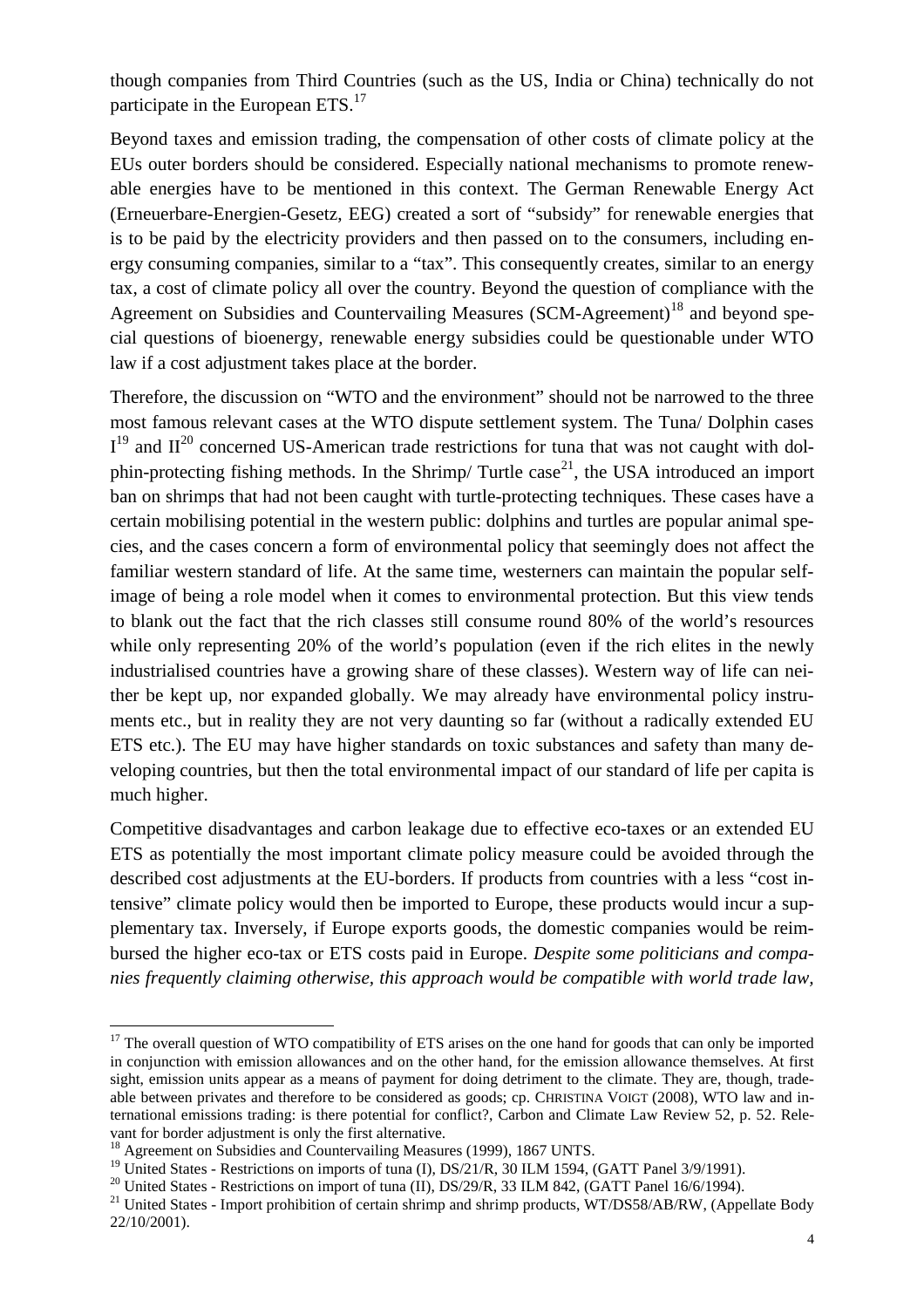*as we will show in this contribution.* Border adjustments do not discriminate against anybody in global free trade, but on the contrary ensure equal treatment and fair competition. If the EU introduced ambitious eco-taxes or ETS reforms (better more ambitious than the EU Commission proposal) combined with border adjustments, it could demonstrate to countries such as China that climate protection and economic development are not mutually-exclusive.

## **II. The National Treatment Principle as WTO Measure for Border Tax Adjustments (Art. II, III, VI GATT)**

But are border cost adjustments permitted under international economic law? Already such a limited step towards environmental protection appears to be in danger of being prohibited under WTO law.<sup>22</sup>

The preamble of the WTO Agreement formulates the fundamental goals of the WTO. Accordingly, the WTO aims include "raising standards of living, ensuring full employment and a large and steadily growing volume of real income and effective demand, and expanding the production of and trade in goods and services". But equally, the WTO members aim to "assure the optimal use of the world's resources in accordance with the objective of sustainable development" i.e. an enhanced inter-generational and global justice, and the protection and preservation of the environment. In contrast, free trade through the reduction of tariffs and non-tariff barriers (NTBs) is only mentioned as an *instrument* to achieve those goals. – The aim of norms serves as an interpretation guideline and has to be borne in mind for the following argument (teleological interpretation).

The GATT as the core of the WTO contains a number of liberalisation obligations. Art. III:4 and III:2 GATT prohibit especially the discrimination of foreign goods through state (and European) regulation. Art. XI GATT prohibits export- and import-bans for goods, except by tariffs. The scope of application of Art. III is difficult to distinguish from the scope of Art. XI. If a state enacts for example a general marketing ban on products that are produced in an environmentally detrimental way, a quasi import ban for the same products follows from this legislation. According to the prevalent opinion, Art. III GATT prevails when the import ban is

 $\overline{a}$  $22$  With regard to the subjects of this section, see also United States - Restrictions on imports of tuna (I), DS/21/R, (United States - Restrictions on import of tuna (II), DS/29/R, (United States - Import prohibition of certain shrimp and shrimp products, (European Communities - Measures affecting asbestos and asbestoscontaining products, WT/DS 135/AB/R, (Appellate Body 5/4/2001); OLE KRISTIAN FAUCHALD (1998), Environmental taxes and trade discrimination, New York: Kluwer Law International; STEVE CHARNOVITZ (2002), Solving the Production and Processing Methods (PPMs) puzzle, in: Kevin P. Gallagher & Jacob Werksman (Eds.), The Earthscan reader on international trade and sustainable development, London: Earthscan Publications, p. 229; MANOJ JOSHI (2004), Are eco-labels consistent with World Trade Organization Agreements?, Journal of World Trade, p. 69; KAREN T. SAMIR R. GANDHI (2005), Regulating the use of voluntary environmental standards within the World Trade Organization legal regime: Making the case for developing countries, Journal of World Trade, p. 855; GABRIELLE MARCEAU (2001), Conflicts and norms and conflicts of jurisdictions: The relationship between WTO Agreements and MEAs and other treaties, Journal of World Trade, p. 1081; FELIX EKARDT & NINA NEUMANN (2008), Liberalisierter Welthandel und Umweltschutz, Zeitschrift für Umweltpolitik und Umweltrecht, p. 183; OLIVIER GODARD (2007), Unilateral European Post-Kyoto climate policy and economic adjustment at EU borders. Working paper; SHU YU (2006), The Kyoto Protocol and International Trade Law, in: Rodi, Michael (Ed.), Environmental Policy Instruments in Liberalized Energy Markets, Berlin: Lexxion, p. 205; FRANK BIERMANN & RAINER BROHM (2005), Implementing the Kyoto Protocol without the USA: The strategic role of energy tax adjustments at the border, Climate Policy , p. 289; REINHARD QUICK & CHRISTIAN LAU (2003), Environmentally motivated tax distinctions and WTO law: The European Commission's Green Paper on integrated product policy in the light of the "like product" and "PPM" debates, Journal of International Economic Law, p. 419.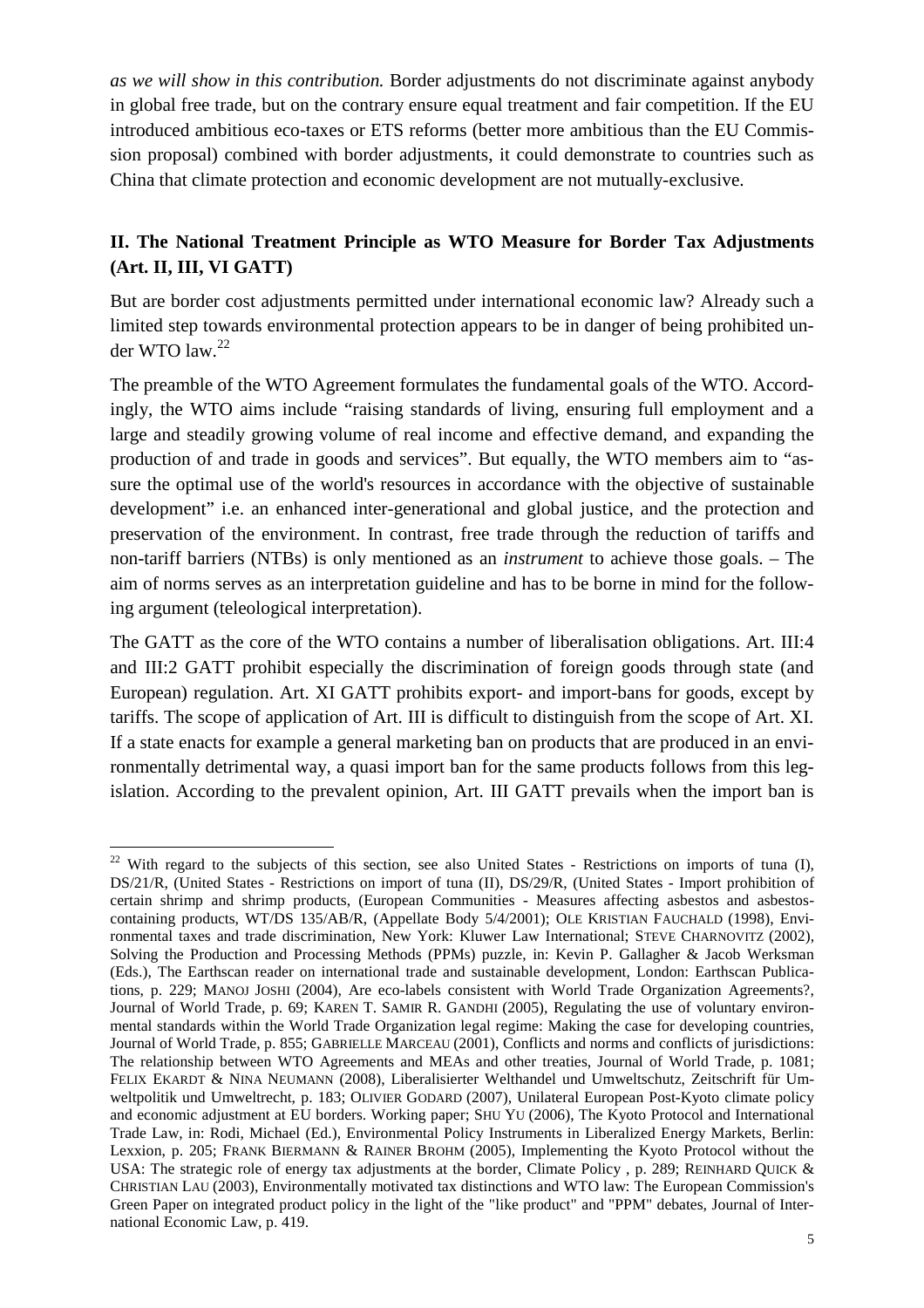only an annex to the general marketing ban (e.g. for asbestos).  $2<sup>3</sup>$ 

Despite discussions raised by WTO dispute settlement decisions, measures (i.e. tariffs, obligations and prohibitions) concerning PPM, incorporated into the product or not, should fall within the scope of this norm – even though Art. III GATT only addresses "products" because they also have a direct impact on the import of the products, e.g. insofar as goods produced in a certain manner fall within the import ban. Moreover, Art. III GATT is more appropriate to assess e.g. environmental policy measures than Art. XI GATT, as it also concerns "like products<sup>"24</sup> and thereby allows distinguishing between barriers to trade rooted in environmental policy from merely protectionist barriers to trade. According to the WTOs aims to "generating wealth by liberalisation" and "sustainable protection of resources", this distinction is desirable, since it serves both aims at once.

But are border adjustments admissible under Art. III GATT? (Art. XI GATT does not apply as this norm does not prohibit tariffs like adjustments, and does not prevail over Art. III GATT, as the adjustment is only an annex of a national/ European regulation on energy tax or EU ETS.) Art. III:2 GATT prohibits the discrimination of *like* foreign products through financial burdens (not where discrimination is based on PPM-related obligations and prohibitions as in the cited catching-method cases). According to this norm, imported products must not be subject to "internal taxes or other internal charges of any kind in excess of those applied […] to like domestic products".

Financial burdens can take e.g. the form of taxes or other internal charges. First, it is important to point out that the border cost adjustments can be described as a charge in itself. And in our opinion, it is the border adjustment and not the climate protection instrument (energy tax, ETS, EEG) which is to be discussed with regard to Art. III GATT as long as the instruments in itself are not discriminating.<sup>25</sup> But even if one refers not to the "tax or internal charge quality" of border adjustment itself, but to the instrument, we would nevertheless be looking at a tax or a charge in this case:

Taxes on energy or on products where energy was consumed during production (i.e. all products) are a straightforward tax. But what about energy certificates required as an accompaniment of products? And what about other environmental policy costs, such as for the promotion of renewable energies? The ETS has been imposed by a public authority; the return from auctioning allowances is at least partly to be used to combat climate change in the interest of a wider community (Art. 10 (3) of the EU directive proposal). Traditionally, though, a tax would be levied by the state and definitely contribute to state revenue. Under the ETS scheme, certificates do not have to be auctioned publicly, but may also be traded between private entities. As all permits are originally bought in a state auction (and constitute state revenue at that point), this aspect could be neglected. Alternatively, ETS certificates can also be considered as charges whose scope is, according to the wording (tax or other charges), wider than a tax and may therefore cover charges imposed by law, but not levied by a public authority. Economically, taxes and cap and trade systems have the same effect: Both instrumentalize

 $\overline{a}$  $23$  European Communities - Measures affecting asbestos and asbestos-containing products.

<sup>&</sup>lt;sup>24</sup> See United States - Standards for reformulated and conventional gasoline, WT/DS2/R, (Appellate Body 20/05/1996); Japan - Taxes on alcoholic beverages (Alcoholic beverages II) , WT/DS8/AB/R, WT/DS10/AB/R, WT/DS11/AB/R, (Appellate Body 01/11/1996).

<sup>&</sup>lt;sup>25</sup> There *are* possible Art. III questions of the EEG, but since this paper deals with border adjustments, we leave this open here.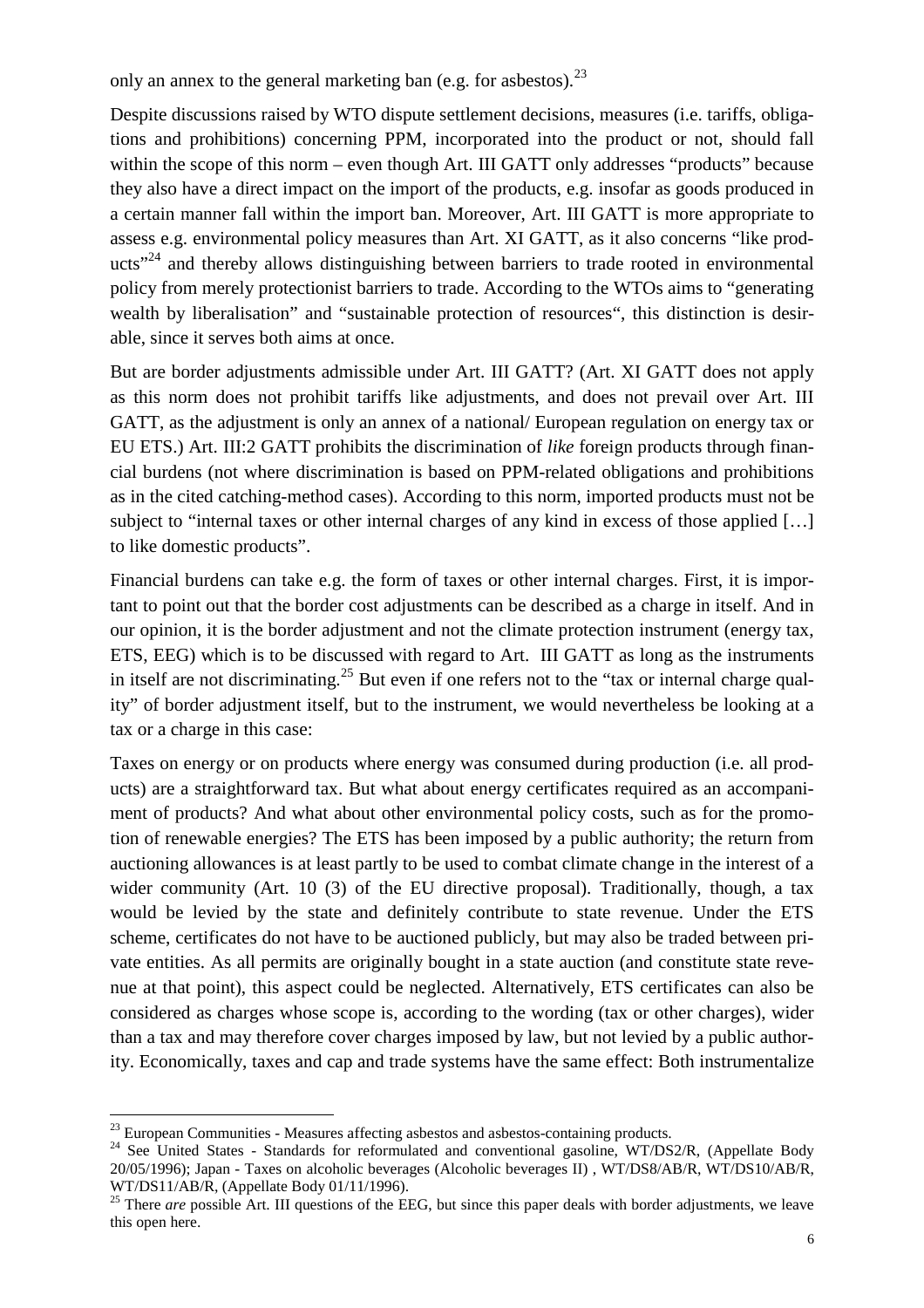price mechanisms to implement climate policy (and in the end, the consumer has to face the costs not only of a tax, but also of the EU ETS). ETS allowances are therefore to be considered as internal charges.

Art. III:2 addresses, consistent with the destination principle, indirect taxes or charges, i.e. taxes "levied on" or "borne by" products. As the certificates are bought by the producer or importer, they could be a direct tax.<sup>26</sup> The ETS allowance is not a direct charge on the product. Art. III:2 does, though, stipulate that an imported product "...shall not be subject, directly or indirectly, to internal [...] charges..." But it does indirectly add to the price of a product by taking into account the energy consumed in the production process. It is therefore assimilated to an indirect charge and is subsequently covered by Art. III:2.

But do the costs induced by support for renewable energy qualify as internal charges, too? Under the Renewable Energy Act (EEG), feed-in tariffs are paid by distribution system operators (DSO) and finally born by transmission system operators (TSO) and then at least partly passed on to consumers. It also increases the cost of energy and production processes, and therefore also increases prices, similar to the ETS allowance or an energy tax. On the other hand, one could say: Legislation on energy efficiency or on sustainable forestry practices *also* raises product prices by introducing environmental standards. It seems practically impossible to level all costs that are induced by environmental standards. Nevertheless, both ETS and EEG contain a mechanism where at some point a certain levy is paid, be it through the purchase of ETS allowances or as a feed-in tariff combined with a distribution mechanism. This is different to "general energy efficiency standards", where certain conditions have to be met which are more expensive to achieve. The described cases resemble rather more an indirect charge on a product which is levied indirectly and therefore covered by the scope of Art. III. It is a different question, how the increase in cost or respectively the consumption of energy is measured, especially for ascertaining the amount of a border adjustment.

Taxes and charges respectively border adjustments may not differentiate between "like" national and foreign production (as long as only Art. III GATT is taken into account). But can products be considered alike when one is e.g. produced by means of a low carbon-processing method? Following the Asbestos case, a threefold test is employed to determine the "likeness": Properties, nature and quality of the product have to be assessed, the possible end uses established and finally, consumer perception and behaviour have to be considered.<sup>27</sup> But this seems problematic, because when it comes to physical properties, energy is neither clean nor dirty. Green electricity is not physically different from conventionally produced electricity. And referring to consumer preferences might lead to the result that Art. III GATT would lose most of its scope of application. According to the prevailing opinion, PPMs (including consumer preferences) therefore should generally *not* be considered when determining "likeness", when they are not incorporated in the final product ("taxes occultes"), as this would be a hidden gateway to protectionism.<sup>28</sup> A distinction between energy-intensive and less energyintensive goods would therefore not be acceptable "to escape from Art. III". If any products in question are considered to be "alike", they may therefore not be treated differently.

<sup>&</sup>lt;sup>26</sup> According to footnote 58, Annex I to the Agreement on Subsidies and Countervailing Measures 1994, direct taxes include "taxes on wages, profits, interests, rents, loyalties and all other forms of income, and taxes on the ownership of real property".

 $27$  European Communities - Measures affecting asbestos and asbestos-containing products.

<sup>&</sup>lt;sup>28</sup> Kyoto Protocol to the Framework Convention on Climate Change.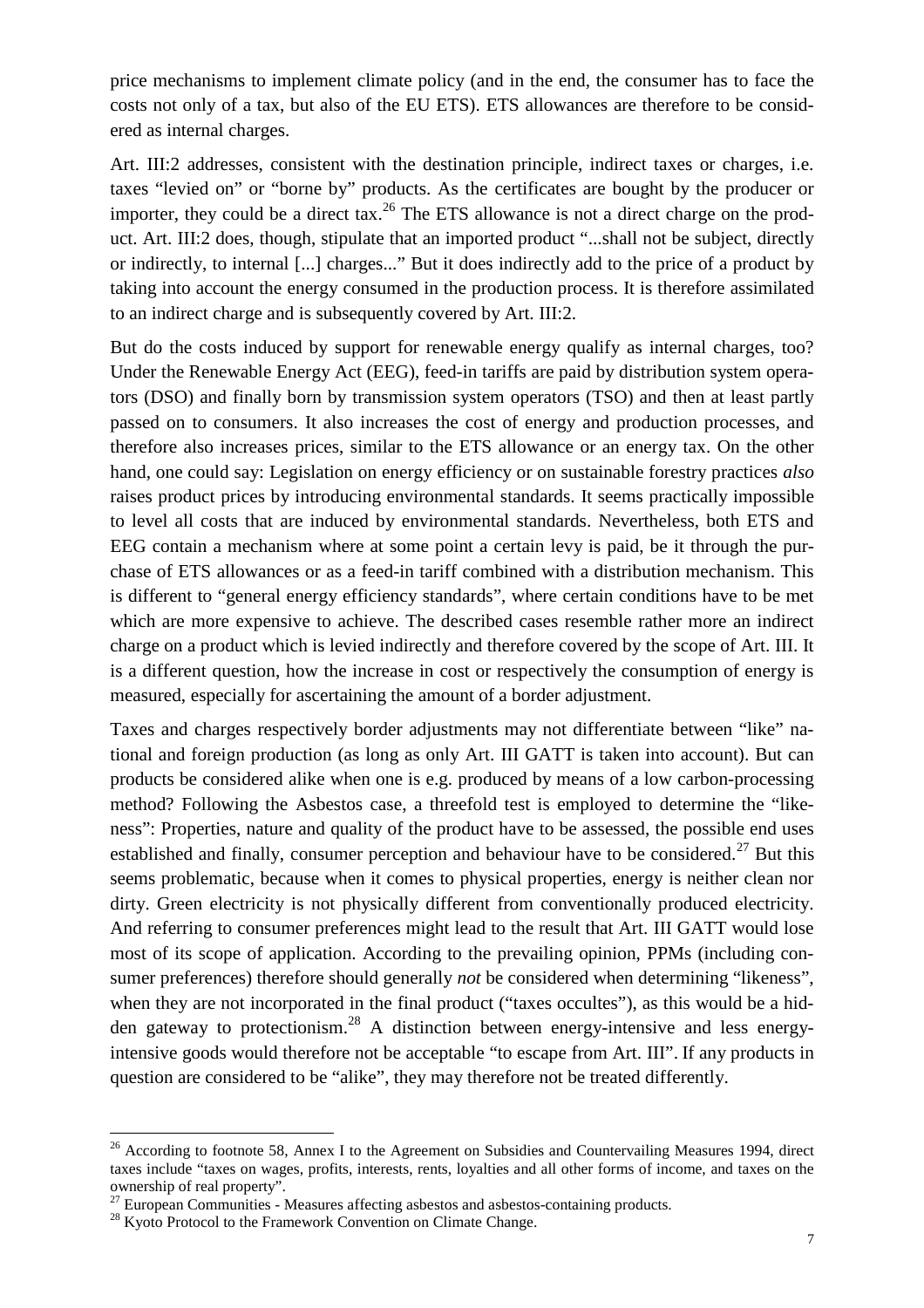But a European energy tax combined with border adjustment would burden national and foreign producers equally, provided the adjustment is designed carefully. The same goes for the obligation to hand in ETS allowances when importing products. Border cost adjustments would only serve as a mechanism to level the tax or ETS burden on internal and imported products and not subject imports to a higher tariff burden. And the formulation "originating or destined for" in Art. I GATT suggests that imports and exports be treated the same way when it comes to taxes and other charges. Furthermore, there seems to be an explicit authorisation for *import-related* Border Adjustment. Art. II:2a) GATT seems to allow explicitly such a border adjustment, insofar as this ensures a uniform tariff scheme of "like" domestic and foreign products.<sup>29</sup> Similarly, as regards *export-related* adjustments, Art. XVI:4 allows rebates on exports as long as the rebate does not exceed the charges that were imposed in the first place. Art. II:2a) does also not stand in the way of a cost adjustment by ETS allowances when it allows tax on inputs to the production. Emissions are an undesirable by-product, not an input. But emissions are also a direct corollary of energy consumption during the production process.

US Superfund  $\text{Tax}^{30}$  and US Ozone Depleting Chemicals (ODC) tax<sup>31</sup> also point towards the permissibility of border cost adjustments (even if, as in both cases the taxed element is incorporated, it does not shed light on the permissibility of "taxes occultes"). The (modest) US Superfund tax aimed at raising revenue for a trust fund devoted to the clean-up of contaminated toxic waste sites where individual responsible parties could not be identified. Other than the Superfund tax, the ODC tax was intended to influence behaviour through a price system that raised the price of taxed chemicals or products containing them and thereby discouraged from their consumption. In both cases, the tax was combined with border tax adjustment, so that tax is imposed on import, while tax rebates are granted on export under a system of waivers and proof requirements. $32$  The GATT Panel found that the superfund tax, which was imposed on national as well as imported products manufactured with taxable chemicals, did not treat those goods differently than similar goods produced in the United States.<sup>33</sup> When assessing this case, it has though be taken into account that the Superfund tax addressed chemicals that were incorporated into the product.<sup>34</sup> Generally, though, it has to be stated that the existence of a judgement does not imply its lawfulness. Judgments are not per se correct or valid, but only decide on an individual case. In all subsequent cases, the law applies – not the outcome of any former cases. This is at least true for the continental legal tradition, in contrast to the common law systems. Maybe it seems to remain unclear, which legal tradition is retained in international law. For reasons of separation of power, in the end the continental system may appear more plausible (as long as judges are not as in the US directly elected, as general rules should be legislated by a lawmaker who is as democratic as possible).<sup>35</sup>

 $29$  The same result as with border tax adjustments can be achieved (but only for the import, which should be too little) with registered tariffs. Only is this not an appropriate solution, as the general tendency is directed at the further abolition of these tariffs.

<sup>&</sup>lt;sup>30</sup> United States Code Annotated (USCS) §§ 4611 to 4672, US — Taxes on petroleum and certain imported substances (Superfund), BISD 34S/136, (GATT Panel 17/6/1987).

<sup>&</sup>lt;sup>31</sup> USCS §§ 4681-4682, cf. Montreal Protocol on Substances that Deplete the Ozone Layer.

<sup>&</sup>lt;sup>32</sup> The refund seems incoherent as harm in the superfund tax, as the damage to the soil is not reversed by export.

<sup>&</sup>lt;sup>33</sup> US — Taxes on petroleum and certain imported substances (Superfund), BISD 34S/136.

<sup>&</sup>lt;sup>34</sup> Cp. RICHARD G. TARASOFSKY (2008), Heating up international trade law: challenges and opportunities posed by efforts to combat climate change, Carbon and Climate Law Review, p. 7 (11).

<sup>35</sup> Cp. EKARDT (2008); see also FELIX EKARDT (2007), Wird die Demokratie ungerecht? Politik in Zeiten der Globalisierung, München: C.H. Beck.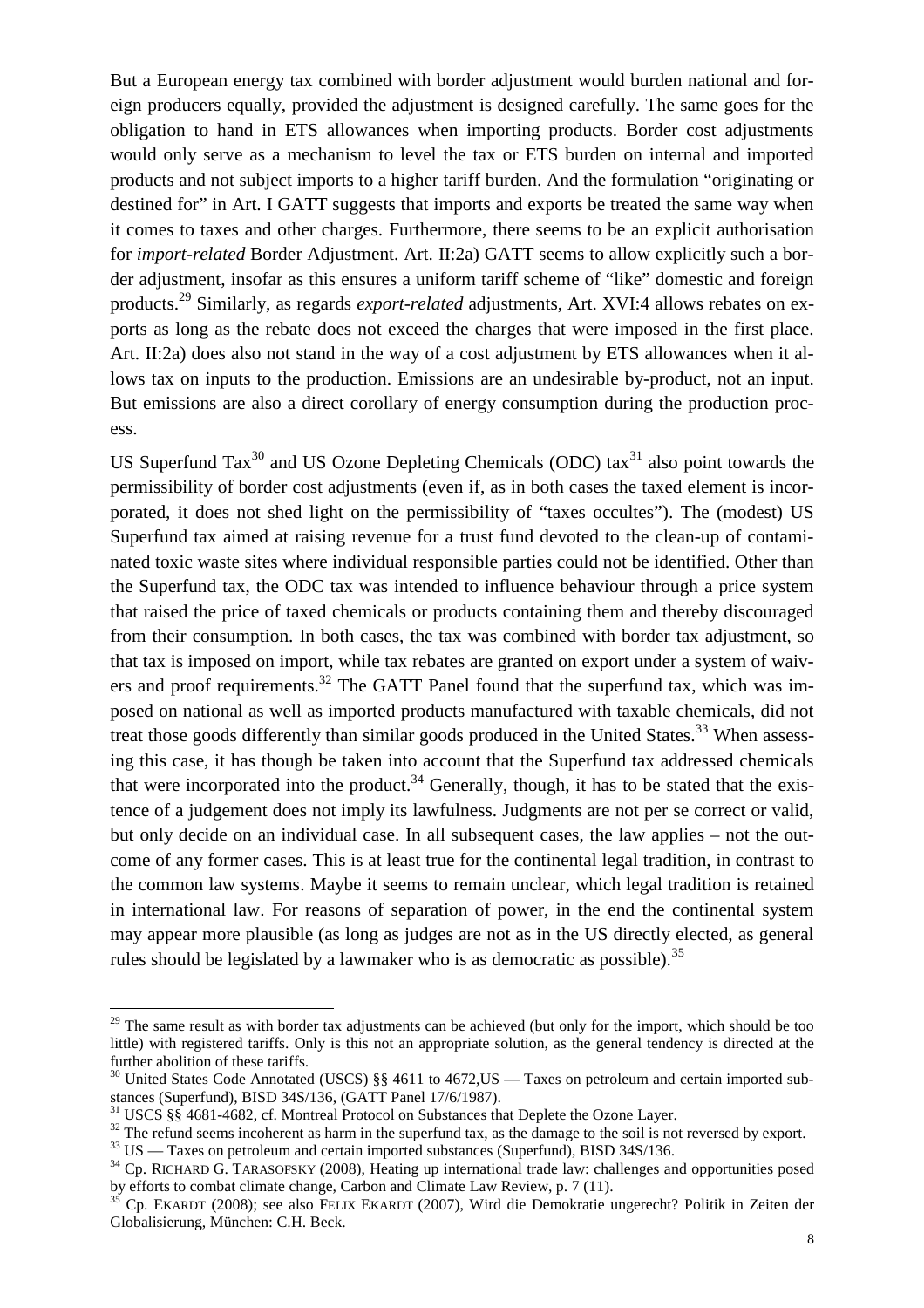As regards *export-related* adjustments, it is to be stated that Art. VI:4 GATT cannot be brought forward against border adjustments. On the contrary, Art. VI:4 GATT shows that a border adjustment especially for exports would comply with WTO rules, as this norm prohibits countermeasures *against* border adjustments. (In conjunction with Art. II:2 a) GATT), this leads to the conclusion that imports and exports of goods may be levelled to existing taxes, but may not be subjected to a penalty tariff or something else. This is reinforced again by footnote 61 of Annex II to the GATT. Export-related adjustments are, leaving aside their compliance with the SCM-Agreement<sup>36</sup>, the less problematic issue, so that the following text focuses on imports.

Ecologically, an export adjustment is not an ideal solution anyway, as it reduces the ecological steering effect of a national and European climate policy, which should be protected by Border Tax Adjustments, for exported products. Economically, though, export adjustments are necessary in order to achieve the aim of border adjustments, which is to avoid competitive disadvantages.

## **III. Justification of Border Tax Adjustments according to Art. XX GATT<sup>37</sup> as exception to Art. III GATT in relation to the protection of the environment**

Even if one assumes that the scope of Art. II GATT does not cover border adjustments, a violation of Art. III GATT could still be justified under Art. XX GATT., for barriers to trade aiming at the protection of the environment, Art. XX lit. b and lit. g. The exception of Art. XX lit. b allows "measures necessary to protect human, animal or plant life or health". According to Art. XX (g), also measures "relating to the conservation of exhaustible natural resources if such measures are made effective in conjunction with restrictions on domestic production or consumption" are justified. Exhaustible natural resources include not only mineral, but also living resources. Examples from the WTO-jurisprudence are dolphins<sup>38</sup>, herrings, tur $tles<sup>39</sup>$  and clean air<sup>40</sup>. This is convincing even without referring to sustainability as an overall goal of the WTO: renewable resources are also "exhaustible", even though this tends to be forgotten (e.g. in the context of the current hype over bioenergy). The climate, which border adjustments aim to protect, is obviously important for the survival of human kind etc. According to the IPCC report, human activities are dangerously saturating the atmosphere's GHG absorption capacity, increasing global temperature and damaging the environment as our basis of life.

However, the details of the threat to the climate are still uncertain. The WTO jurisdiction is problematic insofar as it tends toward a restrictive line on so-called precautionary cases, i.e. cases where an adverse effect to environmental goods is generally uncertain or will at least not occur within the foreseeable future (or where it is generally impossible to make statistical statements as to the potential risk of an activity). It does not acknowledge risk without extensive scientific evidence. So the precautionary principle is apparently only partially accepted within the WTO jurisdiction. Three strong arguments can be brought forward to consider Art.

<sup>36</sup> See MAGNUS LODEFALK & MARK STOREY (2005), Climate measures and WTO rules on subsidies, Journal of World Trade, p. 23.

 $37$  The question of multilateralism (the chapeau of Art. XX GATT) will be discussed in Chapter VI of this article. <sup>38</sup> United States - Restrictions on imports of tuna (I), DS/21/R.

<sup>&</sup>lt;sup>39</sup> United States - Import prohibition of certain shrimp and shrimp products.

<sup>&</sup>lt;sup>40</sup> United States - Standards for Reformulated and Conventional Gasoline, WT/D52/AB/R, (Appellate Body 20/5/1996).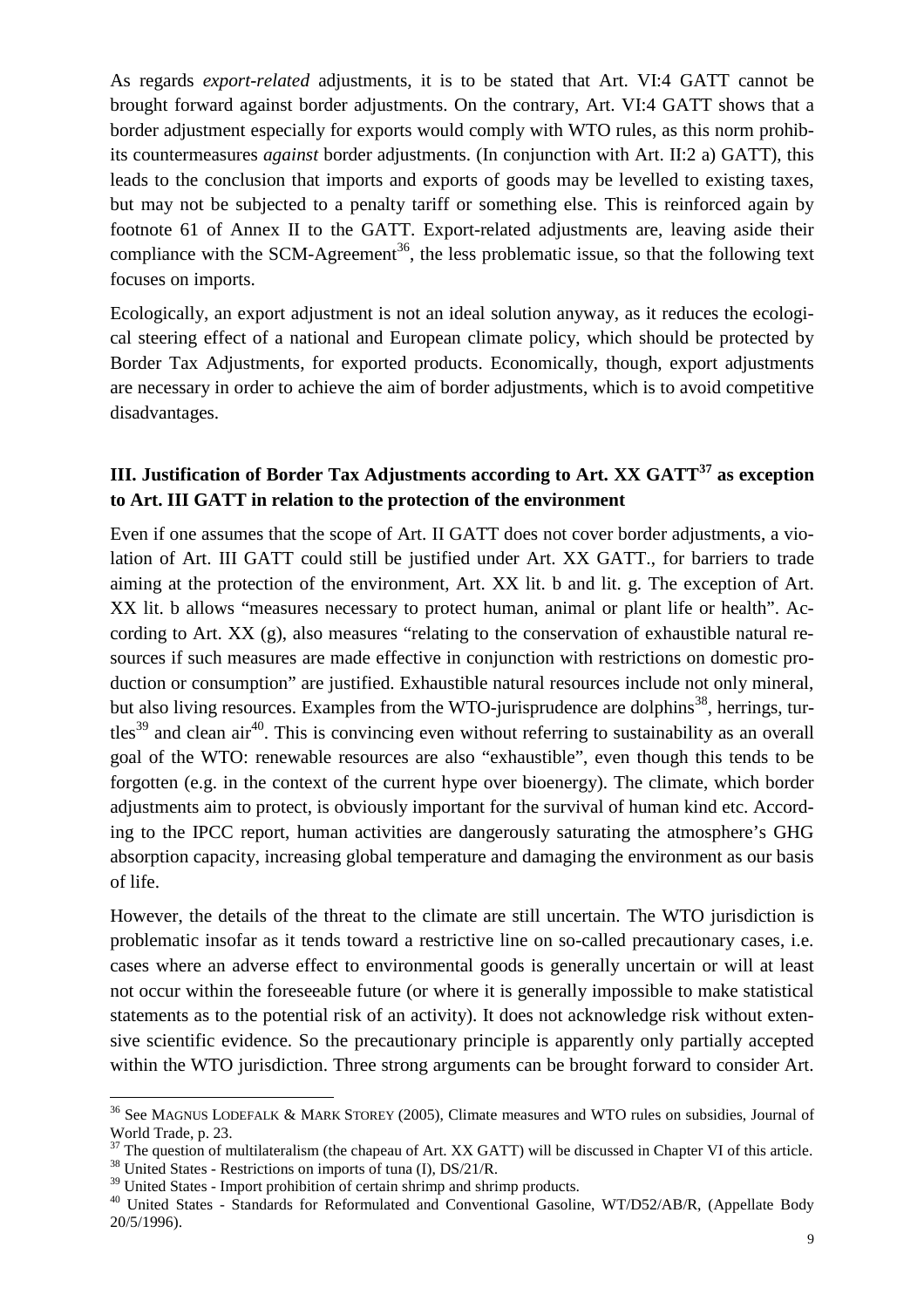XX GATT as a sufficiently strong anchor for the precautionary principle: (a) uncertainties are typical for environmental cases, (b) the WTO addresses environmental matters and long-term perspectives with the principle of sustainability, and (c) awaiting "certain findings" often triggers irreversible damage. This would be even more unequivocal if (d) multilateral environmental agreements, which often avow themselves openly to the precautionary principle, could be integrated more consequently into the interpretation of the WTO regimes.

However, it is problematic – as regards Art. XX GATT – to argue in favour of the rebate scheme which benefits exports from the EU. Increasing the cost of high energy or GHG emissions by cost adjustments will discourage their consumption. This is not true for goods where the charge is refunded on export. Only the taxation of imports could be deemed consistent with Art. XX GATT. It has, though, to be taken into account that unilateral introduction of climate policies would, especially without an ambitious follow-up to the Kyoto Protocol, be tantamount to "suicide" without a rebate mechanism. This means, either the EU does not commit to climate policy at all, or it introduces a border adjustment in order to avoid competitive disadvantages. Only the latter solution may suitably address climate change and has therefore to be considered necessary under Art.  $XX$  (b)  $GATT<sup>41</sup>$ .

As the climate does not constitute a "territorial" good for the EU, the question (which has been answered contradictorily in WTO-jurisprudence) naturally arises as to whether Art. XX GATT only allows the protection of "domestic" environmental goods. This interpretation is, however, unlikely to be correct. Firstly, such a limitation is not contained in the wording of the norm. Secondly, the concept of sovereign nation states behind such a limitation to "national goods of protection" is problematic in light of the principle of sustainability which is the goal of WTO (and sustainability means the broadening of law and morals towards more intergenerational and global justice).

Art. XXXVII:1c) GATT also does not imply a prohibition of border adjustments, as they do not, as the norm requires, hamper the "consumption" in developing countries, but concern the export/ import from these countries. The prohibition in Art. XXXVII:1b) GATT on raising custom duties on products currently or potentially of particular export interest to developing countries does not change this. In cases where a product is at all affected, the norm contains a justification for the industrialised countries by allowing exceptions for "compelling reasons".

## **IV. Justification of Border Adjustments Relating to the Environment by the Notion of "Avoiding Subsidies by Externalization of Costs"?**

Furthermore, one could try to justify barriers to trade like import-related border adjustments for environmental policy reasons other than by Art. XX, II:2a) GATT by another approach: According to Art. XVI GATT (and the SCM Agreement) any income or price support is in danger of prohibition, whenever it "operates directly or indirectly to increase exports of any product [...], or to reduce imports of any product". According to Art. 1 SCM Agreement, a subsidy (in the framework of the WTO prohibition of subsidies) is defined as a financial contribution or income support by a WTO Member which confers a benefit to a specific recipient (e.g. a company).<sup>42</sup> It is not necessary that the public body incurs costs, as for the SCM

 $\overline{a}$ <sup>41</sup> PAOLO AVNER (2007), Border Adjustment: A tool to reconcile climate policy and competitiveness in Europe. A legal and economic assessment, Université Paris X Nanterre; EKARDT & NEUMANN (2008).

 $42$  Extensively on the details of the definition of the subsidy CHRISTIAN PITSCHAS (2003), Das Übereinkommen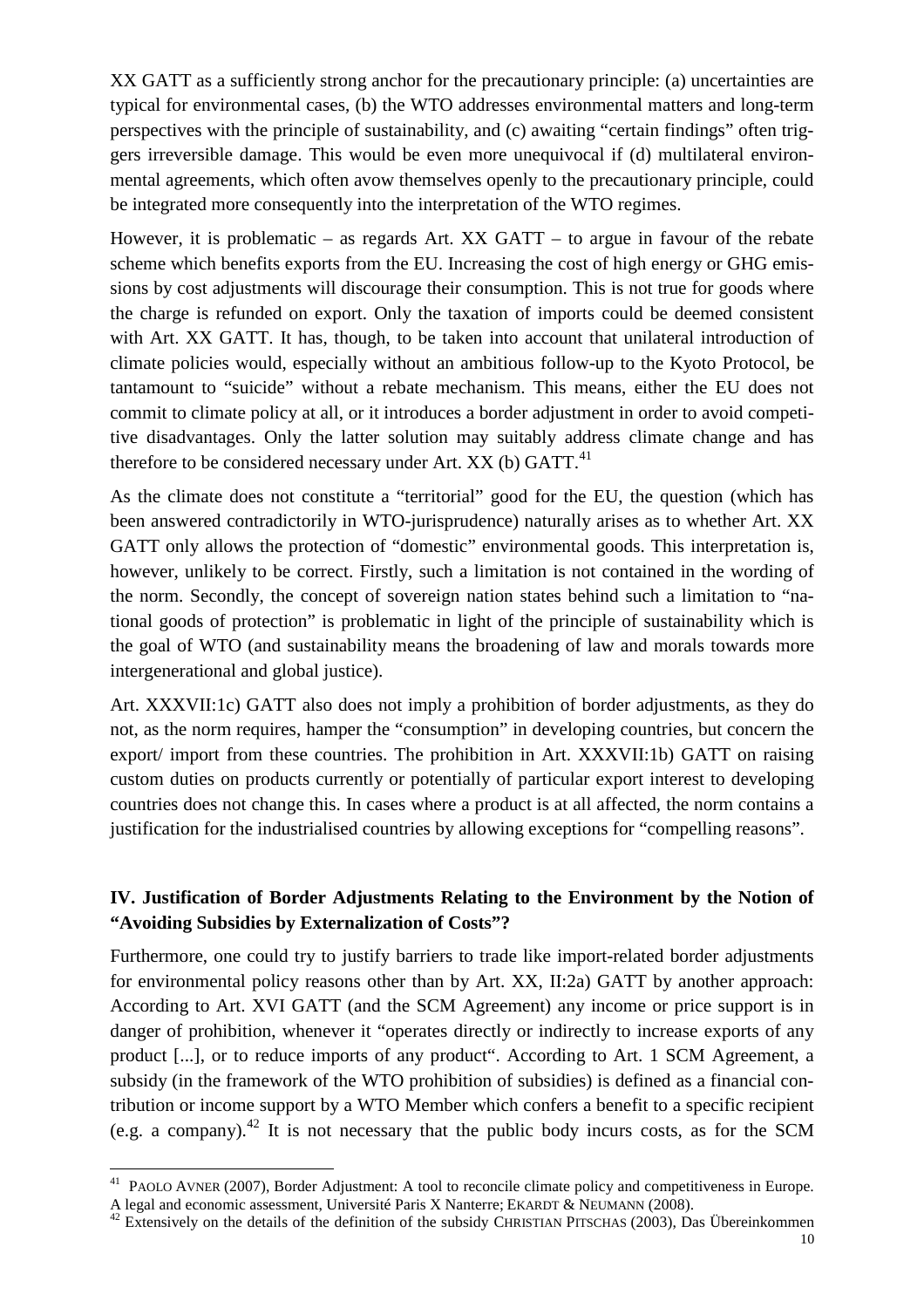Agreement the ultimate distortion of competition is relevant.<sup>43</sup> Hence, the concept of subsidy in WTO law is wider than the concept of a subsidy under European Law, as the European Court of Justice uses it, e.g. in its assessment of remuneration systems for renewable energies.<sup>44</sup> Ergo, exemption subsidies without direct cost burden for the state are subsidies under the WTO regime. Whether this would be export subsidies or other so-called actionable subsidies does not need to be answered. If the latter is assumed, the complaining state would have to demonstrate the expected adverse effect on the competition.

The WTO discussion so far has overlooked that e.g. the lack of blame for environmental damage (e.g. energy companies are up to now not liable for forest and climate damage caused by the use of coal for electricity) also represent an indirect subsidy. So when a state is accused of infringing free trade for environmental reasons, one could in this sense rather ask whether the foreign state which does not have environmental production standards is the one distorting competition – because it does actually subsidise its industry by not subjecting it to external costs, and therefore a subsidy exists which is generally prohibited under the WTO regime (Art. XVI GATT). It is not the case that this obligation to internalise would only exist if a legal rule "explicitly stipulates" it. In fact, the obligation stems from (a) the wide notion of subsidy in the WTO, and (b) the aim of sustainability of the WTO. Additionally, (c) the 'polluter pays' principle is contained in the human rights notion of freedom: it is part of the autonomy of man that one does not displace the negative effects of one's actions onto somebody else.<sup>45</sup> Though many (at least lawyers, less so the economists) will find this thought disturbing, as the fact that we continuously by our everyday commercial and personal behaviours create very real costs in the form of environmental damage does not feel very comfortable. Nonetheless, in the light of sustainability, it will in the long run be impossible to avoid internalising the previously externalized costs of the western lifestyle (which is ever-more adopted by an elite in the newly industrialised countries).<sup>46</sup> If in this way "prices tell the truth", it is possible that many cheap products will be less attractive on the world market than currently the case.

It is clear that a wide internalisation of external costs will not be desired by many countries. This is, however, also the case for other fundamental requirements of the human rights principle of freedom, which stay true against this often-missing "de facto consensus". This is even truer as due to the destruction of the environment, (especially future) damage concretely threatens to inflict harm upon other humans. It must be taken into account that the 'polluter pays' principle (as any aspect of freedom) may be subject to weighing and balancing, and therefore to limitations. These may however not put the principle concerned entirely out of effect.

über Subventionen und Ausgleichsmaßnahmen, in: Hans-Joachim Prieß & Georg M. Berrisch (Eds.), WTO-Handbuch, München: C.H. Beck, p. 429.

<sup>&</sup>lt;sup>43</sup> This has been clarified by the WTO-jurisprudence in the proceedings Canada - Measures affecting the export of civilian aircraft, WT/DS70/AB/R, (Appellate Body 20/08/1999).

<sup>44</sup> C-379/98 (PreussenElektra), I-2099; on this topic e.g. also JÖRG NIEDERSBERG (2001), Das Gesetz für den Vorrang erneuerbarer Energien (Erneuerbare-Energien-Gesetz, EEG), Neue Zeitschrift für Verwaltungsrecht, p. 21; TIM MAXIAN RUSCHE (2007), Die beihilferechtliche Bewertung von Förderregelungen für die Stromerzeugung aus erneuerbaren Energiequellen: Ein Überblick über die Entscheidungspraxis der Europäischen Kommission, Zeitschrift für Neues Energierecht, p. 143.

<sup>&</sup>lt;sup>45</sup> EKARDT (2006); see also EKARDT (2008) and EKARDT, SUSNJAR & STEFFENHAGEN (2008) on human rights as foundation of the WTO. In this direction now also T-306/01 (Yusuf and Al Barakaat), ECR II-3544, (CFI 11/12/2005).

<sup>&</sup>lt;sup>46</sup> For a new definition of subsidies (except in EC law) see also CHRISTIAN KOENIG (1996), Möglichkeiten und Grenzen von Zertifikatsmärkten als Steuerungsmedien im Umweltrecht, Die Öffentliche Verwaltung, p. 943; EKARDT & NEUMANN (2008).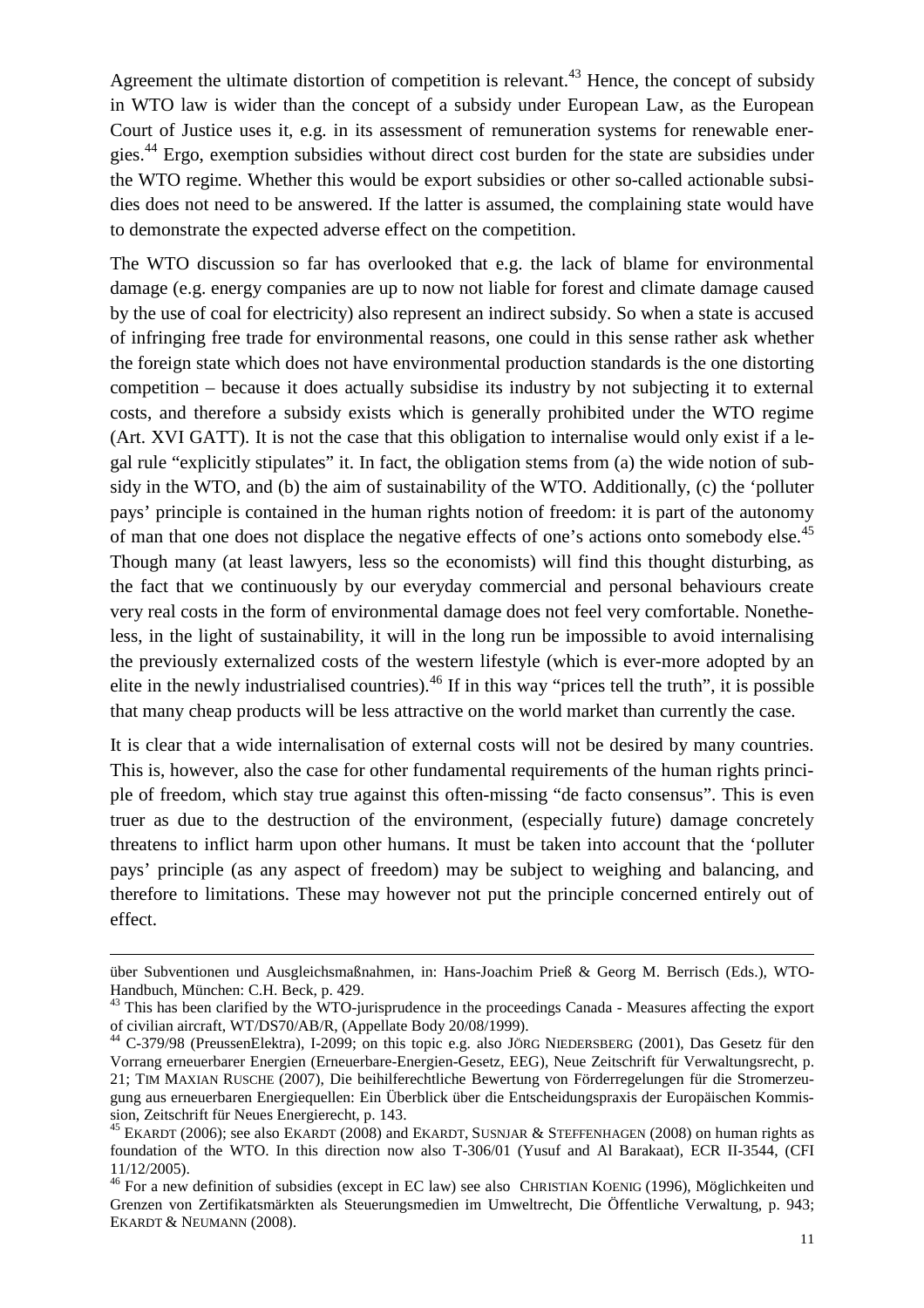When a prohibited subsidy is established, the question of a justification of barriers to trade by Art. XX GATT may not need to be asked anymore. However, similar to the EC subsidies regime, this raises questions as to what extent precisely the prohibition of subsidies and Art. XX interact. One must assume that the dispute settlement system would first consider the existence of a subsidy and that only in the next step could one ask if a justification under Art. XX GATT is to be recognised or not. This permits pressure in the direction of a more sustainable world trade. In any case, a border adjustment which reimburses a national eco-tax to companies and the cost of emission certificates or other charges (e.g. for renewable energies) when exporting goods to a country without such mechanisms does not constitute a prohibited subsidy. In our opinion, this is not only true for import-related but also for export-related aspects of border adjustments.<sup>47</sup>

In contrast, a prohibited subsidy cannot be construed under Art. VI:1 GATT. This norm does prohibit dumping in the way that states may not arrange for the sale of goods in export under their "normal" value. This means that the "normal" value of the products on the market is not affected by the environmental incompatibility of a production method.

### **V. Details of Border Adjustments**

Nonetheless, the cost adjustment has to be carefully designed to avoid discrimination<sup>48</sup>. The greatest problem for the justification of adjustments is likely to be that the EU would have to indicate the energy intensity and climate relevance of the products concerned (and the quality of the political measures against climate change of other countries) with some precision in order to secure equal treatment. According to the WTO jurisprudence it could be sufficient if the EU carries out plausible approximations which would be treated as valid as long as the importing countries do not unambiguously prove their inaccuracy. Nonetheless, differentiations will for instance be necessary between different countries (the US, China, India etc.), as the necessary border adjustment will vary according to state of export. The ratification (or non-ratification) of the Kyoto Protocol could also be taken into account (compare in this respect also the obligation to take other international law into account, Art. 31 (3) (c) Vienna Convention on the Law of Treaties 1969).<sup>49</sup>

Moreover, a carbon tax or an emission requirement that was imposed by the state of export has to be taken into account and "deducted". Furthermore, to avoid any discrimination e.g. in emission trading, enough allowances need to be available for importers to purchase, which might even involve favouring them over domestic operators. This may be controversial, as the availability of certificates is to be limited. Provided all that the border adjustment is carefully designed and PPMs that are not incorporated in products are accepted, adjustments do not discriminate and do not therefore violate the GATT.

#### **VI. Environmental Protection by WTO Law? North-South Conflicts, Frictions of a Free**

 $^{47}$  See also LODEFALK & STOREY (2005); EKARDT & NEUMANN (2008).

<sup>&</sup>lt;sup>48</sup> See for the discussion of some more details MATTHEW GENASCI (2008), Border Tax Adjustments and Emissions Trading: The Implications of International Trade Law for Policy Design, Carbon and Climate Law Review, p. 33; JOCHEM WIERS (2008), French Ideas on Climate and Trade Policies, Carbon and Climate Law Review, p. 18.

<sup>49</sup> Vienna Convention on the Law of Treaties (1969), 8 ILM 679.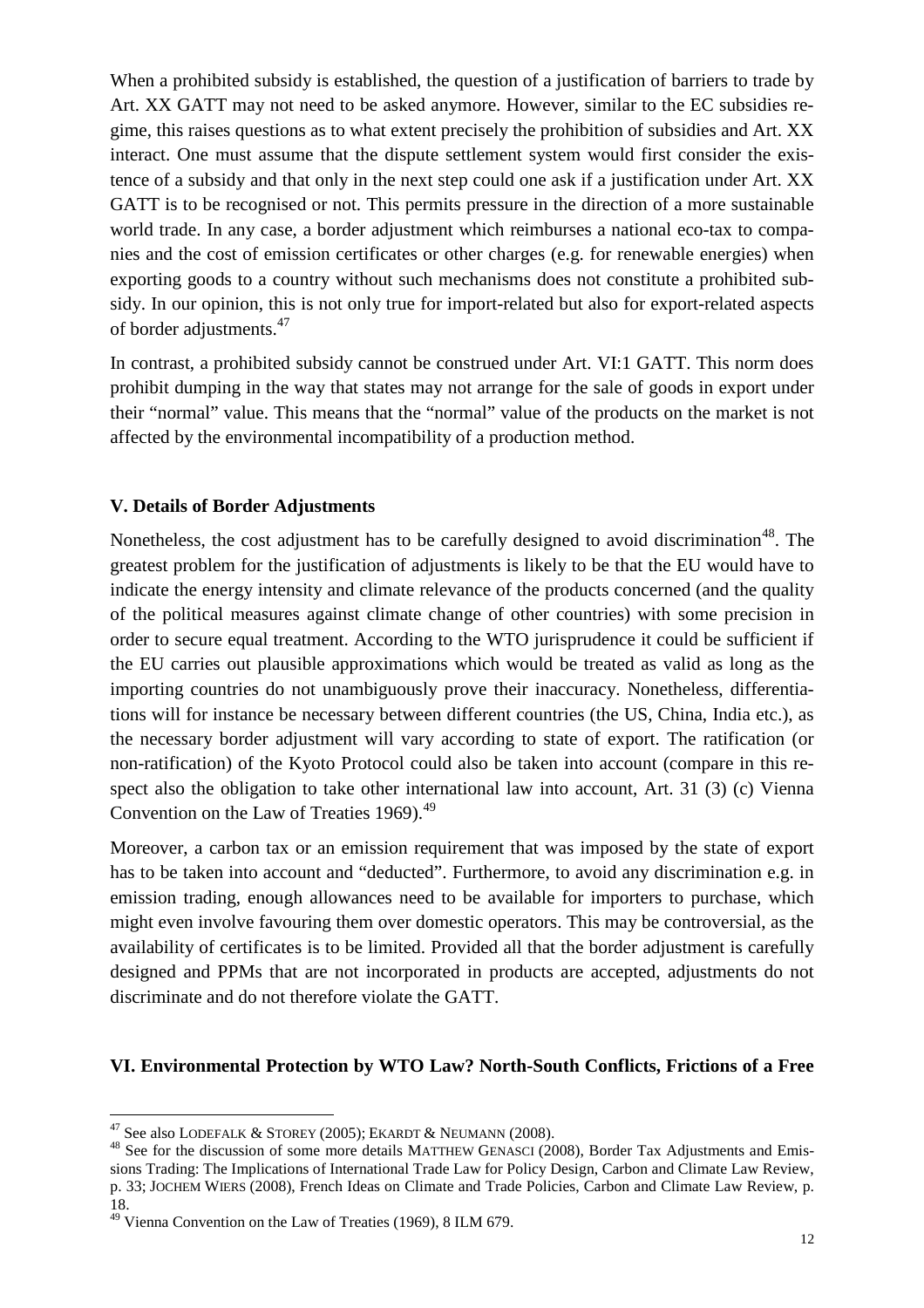## **World Trade, Limits of the International Treaties, and Multilateralism**

Some may react to all this by asking if it is just and legal when industrialised states – which have to date contributed much more to the global non-sustainability than the developing countries – want to force the latter (e.g. the newly developed countries) via border adjustments to comply with "high" EC climate protection standards. Even the WTO jurisdiction partly sometimes expresses criticism of its "unilateralism" in cases where some states set certain environmental rules. This applies even more so "since the WTO, as a trade liberalisation regime, may not be paralyzed through other policy goals".

Of course, multilateral agreements between all involved states would seem sensible (which would then again lead to the question as to whether these "agreements" would have to be part of the WTO regime or if they could be included in international environmental treaties).<sup>50</sup> The factor "multilateralism" is very often seen as a further precondition within the framwork of Art. XX GATT (so-called chapeau). However, the international community has long searched for multilateral climate solutions, but only found insufficient solutions. We will later demonstrate this finding in detail for the Kyoto Protocol. Even if one presumes that ecological border adjustments can only be considered once negotiations for multilateral agreements fail, efforts have already been made accordingly; it cannot be held against the states resorting to border adjustments that in many areas, such as climate policy, no agreements have been concluded that tackle the problem suitably. Moreover, the existence of the Kyoto Protocol does not "prove" that further climate policy is unnecessary, as simultaneously the UN Framework Convention on Climate Change aims at preventing "dangerous antropogenic inferference with the climate system" (Art. 2) The international community has explicitly accepted this goal, but to date not done much to attain it. Border adjustments could help close this gap. Furthermore, the WTO regime considers, when interpreted correctly, environmental concerns and is not stymied by this fact.

Further, the so-called developed states do not really play a leading role in environmental protection, when one considers the total use of resources and climate per capita. Developing countries do not therefore have to see themselves in a situation where they face environmentally-fixated developed states. The wealth-induced and (smaller but nonetheless important) poverty-induced destruction of the natural resources on which life depends worldwide should be replaced with an awareness that all national and transnational political levels of the world share a common obligation to save resources and especially the global climate, once the principle of sustainability is accepted as a binding legal principle. This obligation exists in the common interest of mankind worldwide, current and future. If in this regard no sufficient international agreements can be concluded, it should be welcomed when single states take a lead, rather than be criticised as unilateralism. This is even more so as to demand a multilateral agreement worldwide is at best an ambivalent project, given the undemocratic nature of many states. Apart from this, there has been an intensive effort to conclude an ambitious international agreement, especially concerning climate protection.

Now we must briefly return to the questions of global governance hinted at above; within a global competition induced by the WTO (which may also be – for a short time – a competi-

 $\overline{a}$  $50$  On the inclusion of international treaties into the WTO regimes by the member states, e.g. through resolutions on specific interpretations of the WTO law, see also DETLEF BUCK & RODA VERHEYEN (2002), Nationale Klimaschutzmaßnahmen und Welthandelsrecht: Konflikte, Synergien und Entwicklungsperspektiven, Zeitschrift für Umweltrecht, p. 89; EKARDT, SUSNJAR & STEFFENHAGEN (2008).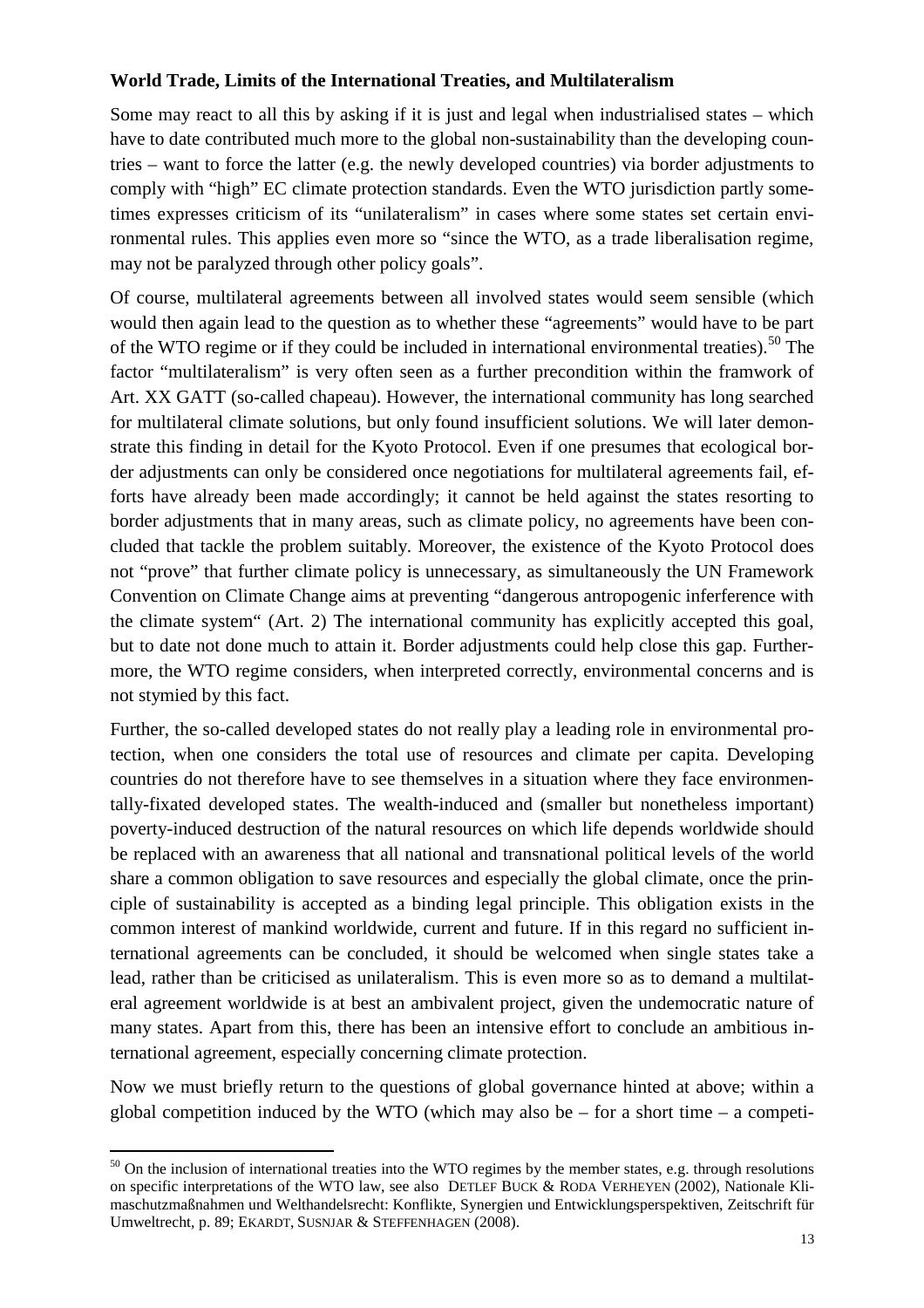tion for the least-costly environmental standards), to what extent can a serious environmental policy in North *and* South be expected? How can, in addition, the poverty problem be solved? And what effectiveness does public international law have at all in its current form? The WTO aims for lightly-regulated competition and free trade, because according to an established opinion in economic science only free trade can create a worldwide increase in welfare. This may – when external costs are not taken into consideration – have created a growing prosperity in the industrialised states, and also for the consumer elites in the newly industrialised countries. For the majority of human beings worldwide, it is actually the other way round. The opening of the market may hinder industrial development in the developing countries through overwhelming foreign competition. $51$ 

This general situation cannot be remedied by sparing the developing countries from some socalled new "western" climate standards, at the long-term expense of life worldwide. Firstly, this effect would be unduly limited. Secondly, non-economic interests such as climate protection are important policy areas which are easily lost from sight when concentrating on purely economic matters; the climate does not have a market value. Free trade threatens to exacerbate environmental and social dumping through competition on the lowest standards, which in the long term serves neither the citizens of the industrialised nor those of the developing countries. National instruments, as addressed at the beginning of this paper, will only oppose this in a limited manner.

Unlike other national barriers to trade, border adjustments (e.g. combined with considerably increasing European energy taxes in an energy tax directive<sup>52</sup> – or combined with an extended EU ETS) – would at least present a real beginning with a possible role-model effect on countries like China or India. If one does not only impose border adjustments for climatedetrimental imports from outside, but also inversely reimburses the European companies the domestic energy taxes – then the European companies would truly not have *any* disadvantages on the world market (as compared to other product-induced barriers to trade according to WTO law). This would not completely solve the global resource and climate problems, but would certainly be a very important step in the right direction. However, border adjustments might also be a danger for a cooperative atmosphere in international relations. Neither would it lead to elimination of the global poverty problem. This aside, it is still necessary to determine whether the judiciary would really accept the border adjustments. If the returns from the border tax adjustments could be redistributed to the developing countries with regard to certain socio-ecological goals, this could represent the first step in the direction of a world contract idea (as a label for an ecologically and socially expanded WTO, which we want to analyse now).

The starting point for the impending scenario, which globally is more or less already reality, is: The developed states do not sharpen their environmental law in a way that could induce a sustainable standard of life; and the developing states mostly disregard environmental regulation from the start, and imitate blindly the western path of progress. It must be understood that trade as free as possible also leads to low prices e.g. for industrial goods and therefore potentially increases consumption. The higher use of resources, eventually with the aim of world-

<sup>&</sup>lt;sup>51</sup> Therefore, e.g. Germany and Japan introduced in the 19th century a temporary protection of their domestic industries through protective tariffs to enable becoming established on the market. The same states now, in the negotiations on the further development of the WTO, want to prohibit this for the developing countries.

<sup>52</sup> Council Directive 2003/96/EC of 27 October 2003 restructuring the Community framework for the taxation of energy products and electricity (2003), OJ L-283/51.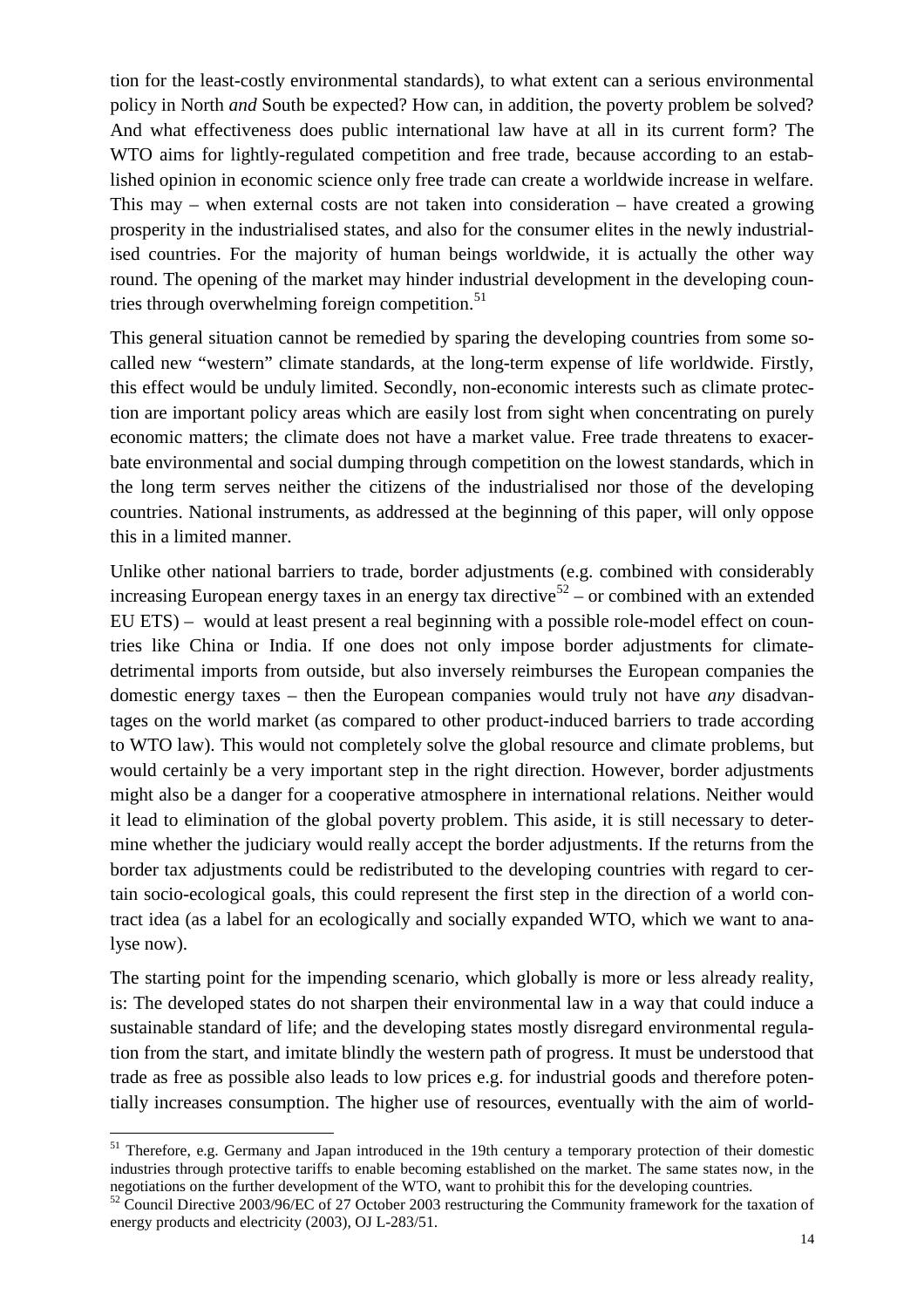wide imitation of the western standard of life, is presumably not sustainable as it is neither possible to stand, nor is it expandable to a global level, on a resource and climate policy basis.<sup>53</sup> Unlike in social policy, as the voters and consumers living today in North and South may not feel the effects of the climate problem personally, democratic pressure cannot be relied upon to solve this problem of its own volition, especially as national democratic arenas are not really suitable as a medium for solving problems of a global scale.<sup>54</sup>

Border adjustments cannot be seen as "western cultural/ ecological imperialism". Whoever wants to enable the countries of the South to eliminate their poverty at the price of harming every current and future inhabitant of the earth does a disservice to all involved. Moreover, a successive rapprochement to a system of global environmental, social and taxation standards would be necessary. Such a global political framework for the globalised economy would cease the global social-ecological "race to the bottom" and give back to politics the ability to act in the face of economic imperatives. This could enable and preserve environmental- and possibly social-statehood, and could at the same time take the driving force from the globally imminent "clash of cultures" and with social statehood possible could carry also democracy and human rights more effectively into the world than currently the case. This system can – and must, as is especially visible with the otherwise unaffordable social standards – be conceived in such a way that developing countries need only comply with reduced and successively rising standards during a transitional period. Above all, co-finance of standards in the South by the industrial states must be considered; this is how Eastern European countries are integrated into the EU today.<sup>55</sup> Not until such standards are established can we reach at a global level what has been achieved globally in the western states in the middle of the twentieth century: Capitalism became an advantage for most people.<sup>56</sup> For all this, as the current occidental lifestyle is unsustainable, *more severe* environmental standards (possibly different to social standards) have to be established in the developed world. It is not sufficient, as has perhaps been thought up to now, to expand western standards worldwide. "Standards" can in this context also mean the conclusion of a demanding *Kyoto II Protocol* – including its integration in WTO law – which imposes emission reduction goals on developed and developing countries combined with financial compensation for the developing countries. This could follow e.g. the global principle of equal emission rights per capita ("one human – one emission right") which would lead to western states having to buy emission certificates in developing countries as westerners consume more per capita than inhabitants of the southern hemisphere. This would therefore – at the same time – be a very important global social standard.

That no consensus has been reached by egoistic nation states on global environmental stan-

<sup>&</sup>lt;sup>53</sup> This has been documented many times; cp. Wuppertal Institut (2005), Fair Future, München: C.H. Beck.

<sup>&</sup>lt;sup>54</sup> All this, though, is not considered by ELMAR RIEGER & STEPHAN LEIBFRIED (2002), Grundlagen der Globalisierung: Perspektiven des Wohlfahrtsstaates, Frankfurt a.M.: Suhrkamp.

<sup>&</sup>lt;sup>55</sup> A total finance would sure enough already be inappropriate as even though the industrial states with a colonial history have a share in the misery of the South and would moreover profit themselves from the realization of social states and environmental protection, on the other hand corrupt governments in the South etc. have their share in the current situation. – On the entire idea of the "Global Marshall-Plan" see FRANZ J. RADERMACHER (2004), Global Marshall Plan: ein Planetary Contract – für eine weltweite ökosoziale Marktwirtschaft, Wien: Ökosoziales Forum Europa; EKARDT (2007).

<sup>&</sup>lt;sup>56</sup> This last point is too little taken into account by RIEGER & LEIBFRIED (2002). Even if one were to incidentally think that the global free trade promotes *welfare* "by itself and without regulation" (which already contradicts the national experiences with the social state), would it be, after what has been said, not at the same time be a "self seller" for environmental protection. Welfare itself generates a rather technical safety law, but not a low consumption of resources (even if the doubtful formula of "environmental protection through economic growth" suggests this.)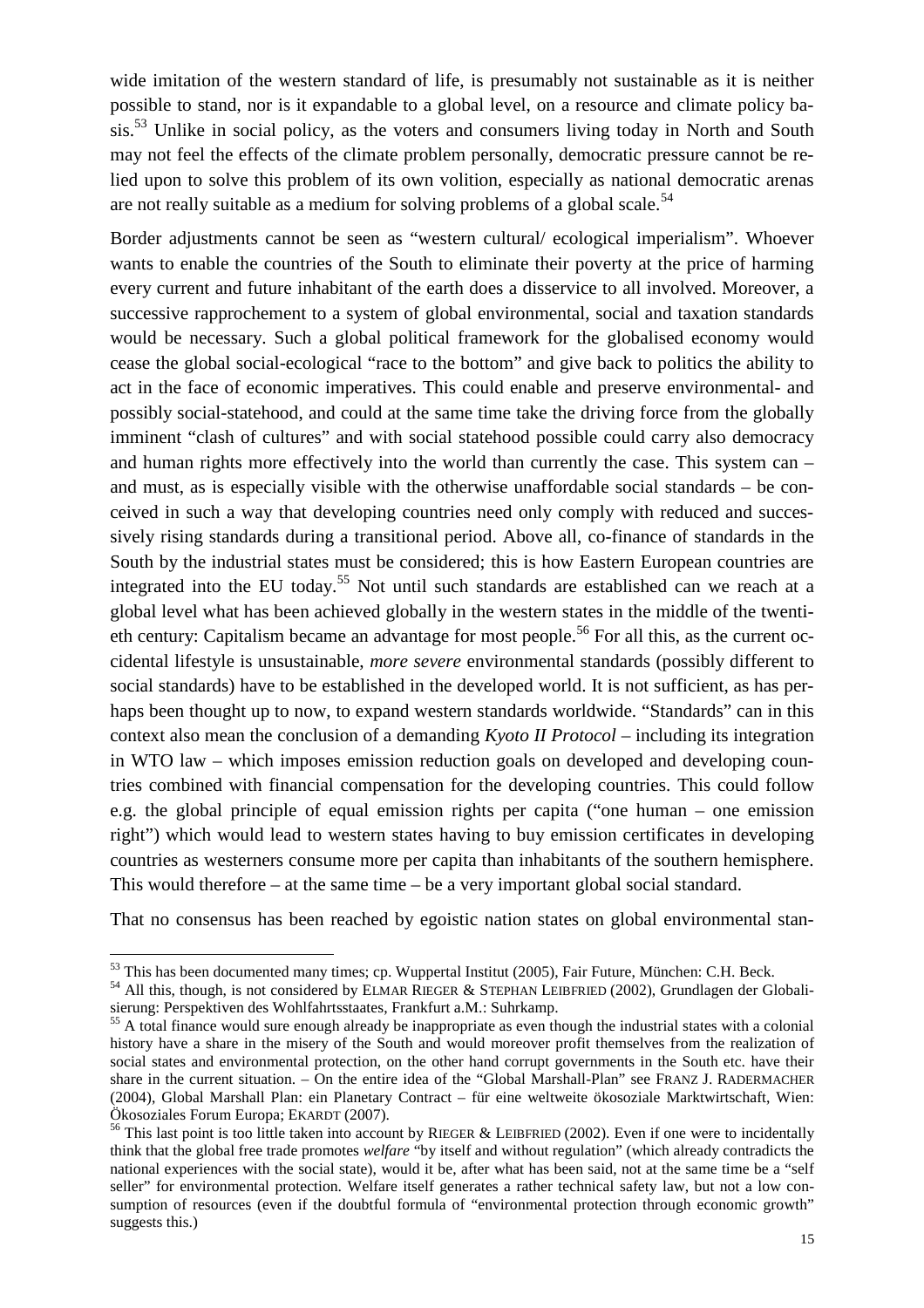dards which are strong in content and enforcement, be it in the WTO or in separate international environmental agreements (and therefore border adjustments as a first step are very important), illustrates very clearly the limited power of international law so far – in the absence of a kind of "global EU" with global standards, majority votes, integrated WTO-climate law etc. Even if e.g. the most famous international environmental agreement, the so-far existing *Kyoto I Protocol* were to be executed completely (which is currently very improbable), it would in 100 years only avoid less than one tenth of a degree Celsius of the average global warming.<sup>57</sup> This is only due in a minor part to missing greenhouse gas obligations by the newly-developing countries: Currently the Occident with its lifestyle is the primary global climate damager. Since 1990 worldwide greenhouse gas emissions have increased by 40 % or even more. Western nations will fall short of their Kyoto I protocol targets to reduce emissions by 5 % by 2012 (which is in itself not far-reaching enough). Instead, emissions increased by 10% in the OECD countries despite the collapse of Eastern European industries in 1990. Germany will if anything fall short of its Kyoto I protocol target to reduce emissions by 21%, despite a 14% reduction being already achieved by the collapse of the German Democratic Republic (DDR). As a resounding global climate agreement (Kyoto II) seems unlikely, steps towards a pioneering European climate policy (including border adjustments) should be taken as soon as possible. How difficult this is to change can be inferred by the fact that, despite the potential benefit of the system for all involved, powerful nation states will try to bar themselves from a new development like Kyoto II. Moreover one could object that a real global cooperation should initially assert basic principles of freedom and democracy in many more states than at present. This must be true, insofar as we do not naïvely consider a world state, but rather how to integrate global standards into the WTO itself. In the same way, border adjustments could, as has been said, be a first step in that direction, which would allow single countries to act as role models for other countries and induce those (without economic disadvantage) to follow suit. This, though, does not spare the western societies from the necessary lifestyle debate: Border adjustments protect the domestic economy, but the energy (or whatever is to be regulated) will nonetheless increase in price. Even on a national level, this has potential socio-political effects, e.g. not everybody will be able to drive a car anymore, and remains a constant problem in the acceptance of a challenging environmental policy.<sup>58</sup>

However, only the argument (enacted elsewhere<sup>59</sup>) universally justifying the concept of the autonomy of all humans long term and globally can demonstrate that the idea behind globaland generation-spanning freedoms (but also the requirement that freedom cannot just be "automobility" anymore) is not merely western cultural imperialism (or "eco-imperialism"). If rules and institutions exist to serve freedom (i.e. human rights), then they do have to exist and be of a shape that optimally serves freedom – including the physical pre-conditions of freedom such as a stable global climate and a basic nutritional provision, without which no freedom is possible. But if protection of such a freedom on the national level is only possible within limits, one must consider strengthened global rules and institutions to enable political decisions and effective enforcement beyond national egoism. Only such rules and institutions are capable of protecting freedom where it is threatened today – beyond classical state fron-

 $57$  According to the opinion of the Wissenschaftlicher Beirat Globale Umweltveränderung (German advisory council on global change) of the German government.

<sup>&</sup>lt;sup>58</sup> All these effects would not be void in case of a defeat at the WTO judicial bodies, because such a defeat is usually followed by further negotiations; therefore the idea of border tax adjustments would not simply fail. <sup>59</sup> See EKARDT (2008) and EKARDT (2007).